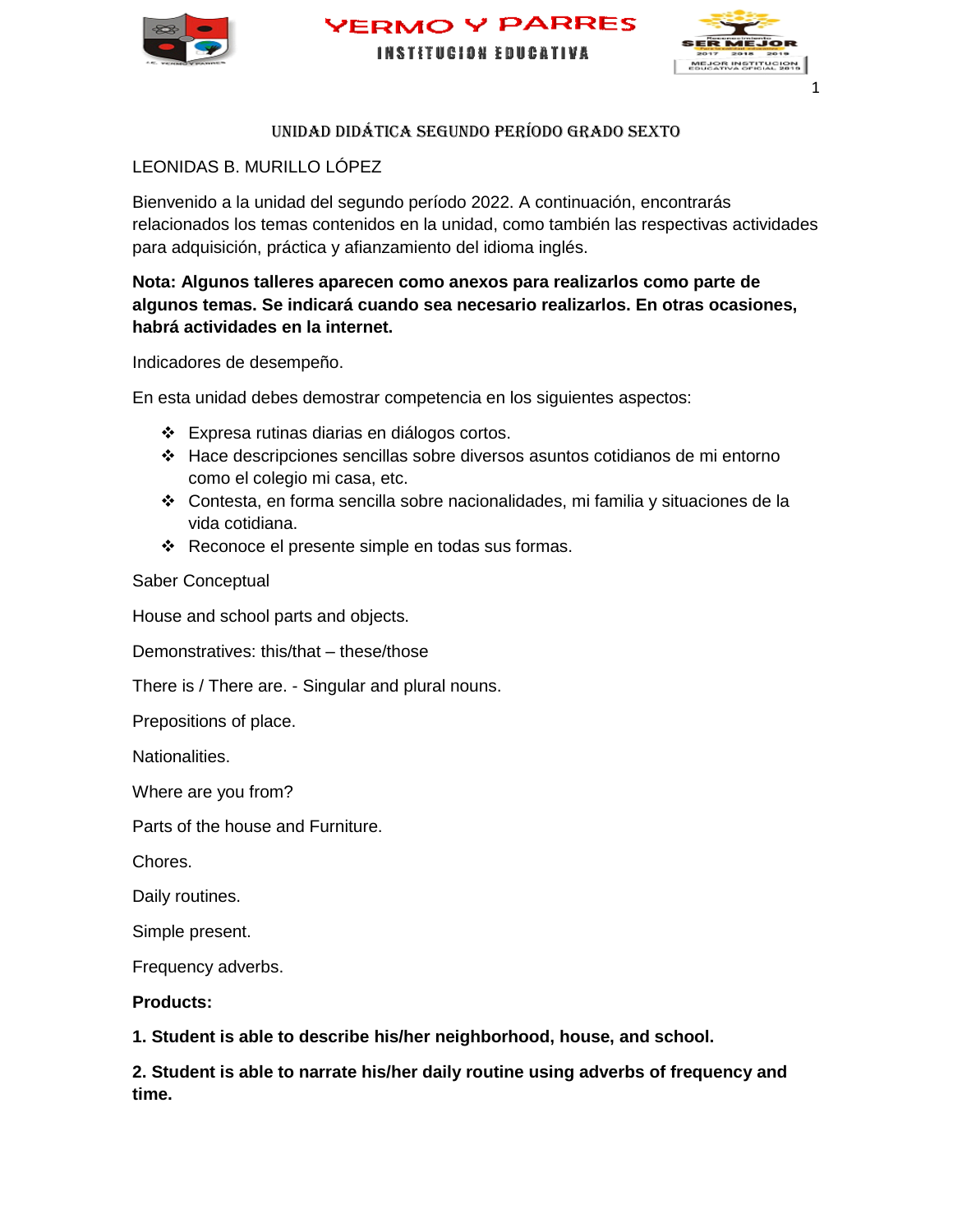





### **Let's start.**

Before starting, I would like you do these activities to remember what we learned first term. Click on the links below and practice.



https://www.englishexercises.org/makeagame/viewgame.asp?id=4240

<https://www.learningchocolate.com/content/classroom-basics>

# **Topics:**

# **1. House and school parts and objects.**

Objective: differentiate house parts from school.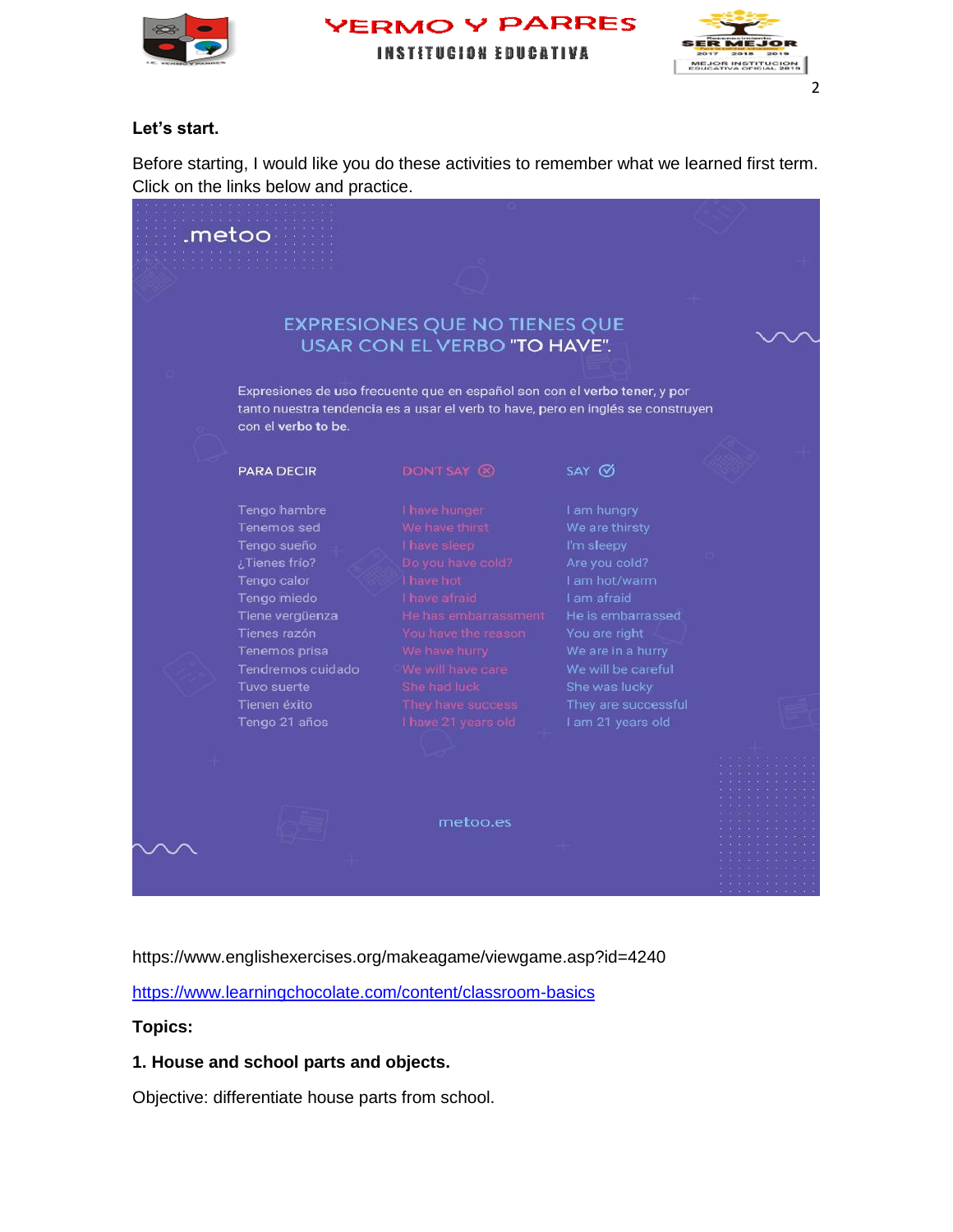

**YERMO Y PARRES INSTITUCION EDUCATIVA** 



# **What are the parts of a house vocabulary in English?**

A house is a place that is built for people to live in. It serves as a home basically for families. There are many different parts of a house. These parts can be different according to the climate, location, culture, function of the house, number of people living in, wealth of the residents etc. For example, some houses may have a chimney, balcony, swimming pool, garden, garage or roof but some others may not.

You can learn parts of the house and its pronunciation on this website.

[https://www.english-learn-online.com/vocabulary/house-parts/learn-house-parts](https://www.english-learn-online.com/vocabulary/house-parts/learn-house-parts-vocabulary-in-english/)[vocabulary-in-english/](https://www.english-learn-online.com/vocabulary/house-parts/learn-house-parts-vocabulary-in-english/)

<https://www.youtube.com/watch?v=R9intHqlzhc>

**Word list of house parts vocabulary.** Translate into Spanish the house vocabulary.

- House=
- Home=
- Room=
- Balcony=
- Bathroom=
- bedroom
- dining room
- living room
- sitting room
- garage
- kitchen
- roof
- chimney
- garden
- basement
- cellar
- attic
- study
- pool
- toilet
- window

**Asking questions about parts of a house activity.** Choose a classmate. Ask and answer each other.

Is the chair on the balcony?  $-$  Yes, it is on the balcony?

Is the washing machine in the kitchen? – No, it is in the bathroom.

- staircase=
- stairs=
- upstairs=
- downstairs
- door
- wall
- ceiling
- floor
- drive
- lawn
- path
- hall
- fence
- doorbell
- doormat
- letter box
- patio
- backyard
- flat (British E.)
- apartment (American E.)

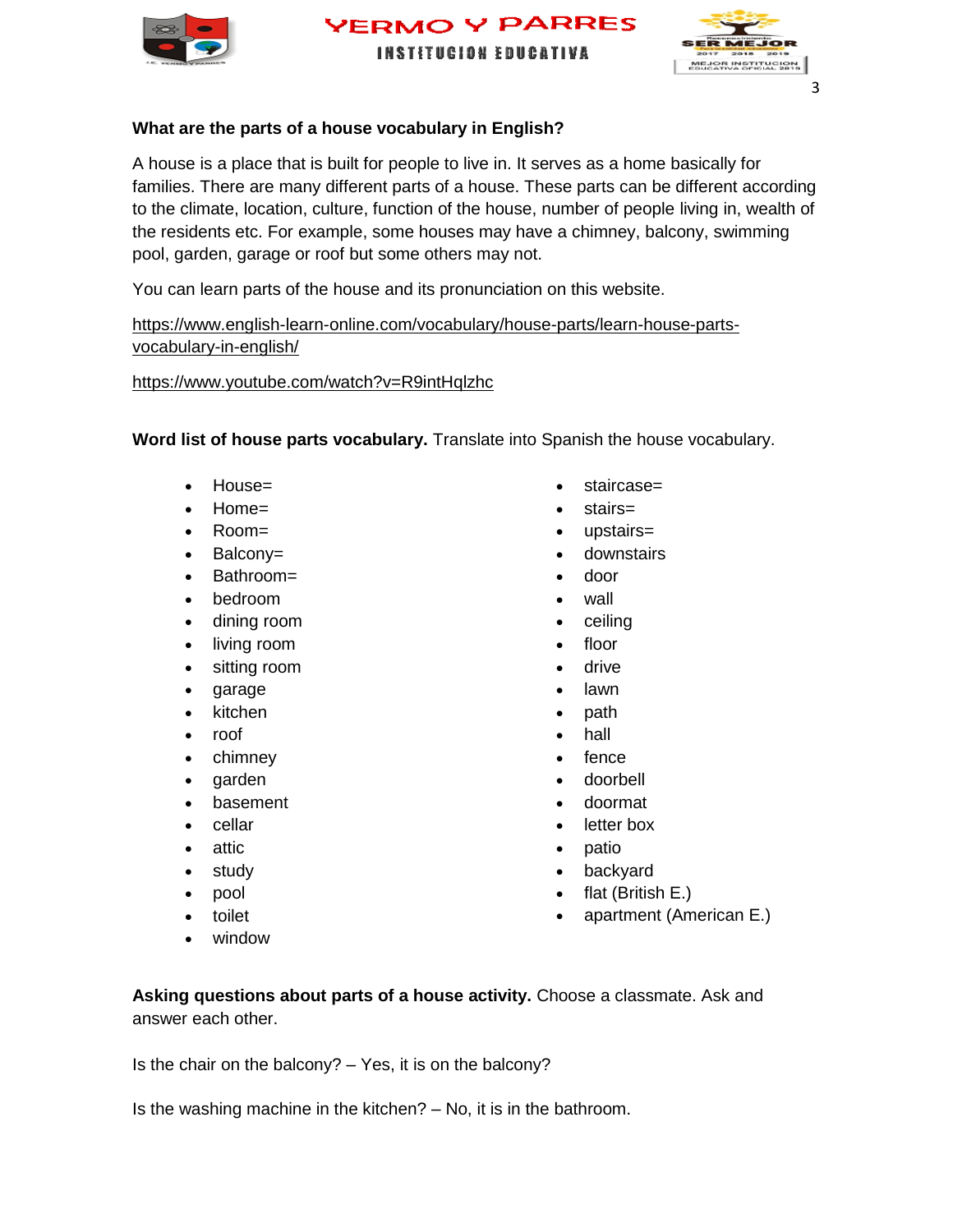

**YERMO Y PARRES INSTITUCION EDUCATIVA** 



Are the slippers in the living room? – No, they aren't. They are in my bedroom.

Is there a clock in the living room? – Yes, there is one.

Are there pictures on the wall? – Yes, there are pictures on the wall.

Where is the television? – It is in the living room.

Where is the sofa? – It is near the armchair.

Where is the chimney? – It is on the roof.

Where are the plates? – They are in the kitchen.

Where are the toothbrushes? – They are in the bathroom.

### **Games: Click on the link below and learn while playing funny games.**

[http://www.eslgamesworld.com/members/games/ClassroomGames/SpinOff/Home,%20Act](http://www.eslgamesworld.com/members/games/ClassroomGames/SpinOff/Home,%20Actions,%20Furniture%20for%20Elementary/index.html) [ions,%20Furniture%20for%20Elementary/index.html](http://www.eslgamesworld.com/members/games/ClassroomGames/SpinOff/Home,%20Actions,%20Furniture%20for%20Elementary/index.html)

[https://www.eslprintables.com/vocabulary\\_worksheets/the\\_house/parts\\_of\\_the\\_house/Ho](https://www.eslprintables.com/vocabulary_worksheets/the_house/parts_of_the_house/Home_sweet_home_parts_of_a_h_535782/) [me\\_sweet\\_home\\_parts\\_of\\_a\\_h\\_535782/](https://www.eslprintables.com/vocabulary_worksheets/the_house/parts_of_the_house/Home_sweet_home_parts_of_a_h_535782/)

**Where am I?** This is an easy game for kids to play with their parents. The objective of the game is to find out which room of the house is being described. To play, ask your little one to picture him or herself in a particular room in the house, then, ask him or her to describe that room saying: I see a chair, I see a table, I see a vase, I see a sofa… It's the livingroom! As your little one is describing the room, you will have to guess which part of the house is it. The sooner you guess, the better!

#### 2. **Demonstratives: This/that. These/those.**

#### <https://learnenglishteens.britishcouncil.org/grammar/beginner-grammar/these-those>

A demonstrative adjective, like **this** or **that**, helps indicate a noun or pronoun in a sentence. It's especially helpful when you want to make it clear which person or thing you would like to talk about, whether it's **near or far**, singular or plural.

The primary singular forms of demonstrative adjectives are:

- **This** used for a person or thing that is nearby or current Example: **This** day could not get any better!
- That used for a person or thing that is further away Example: **That** house across the street is so adorable.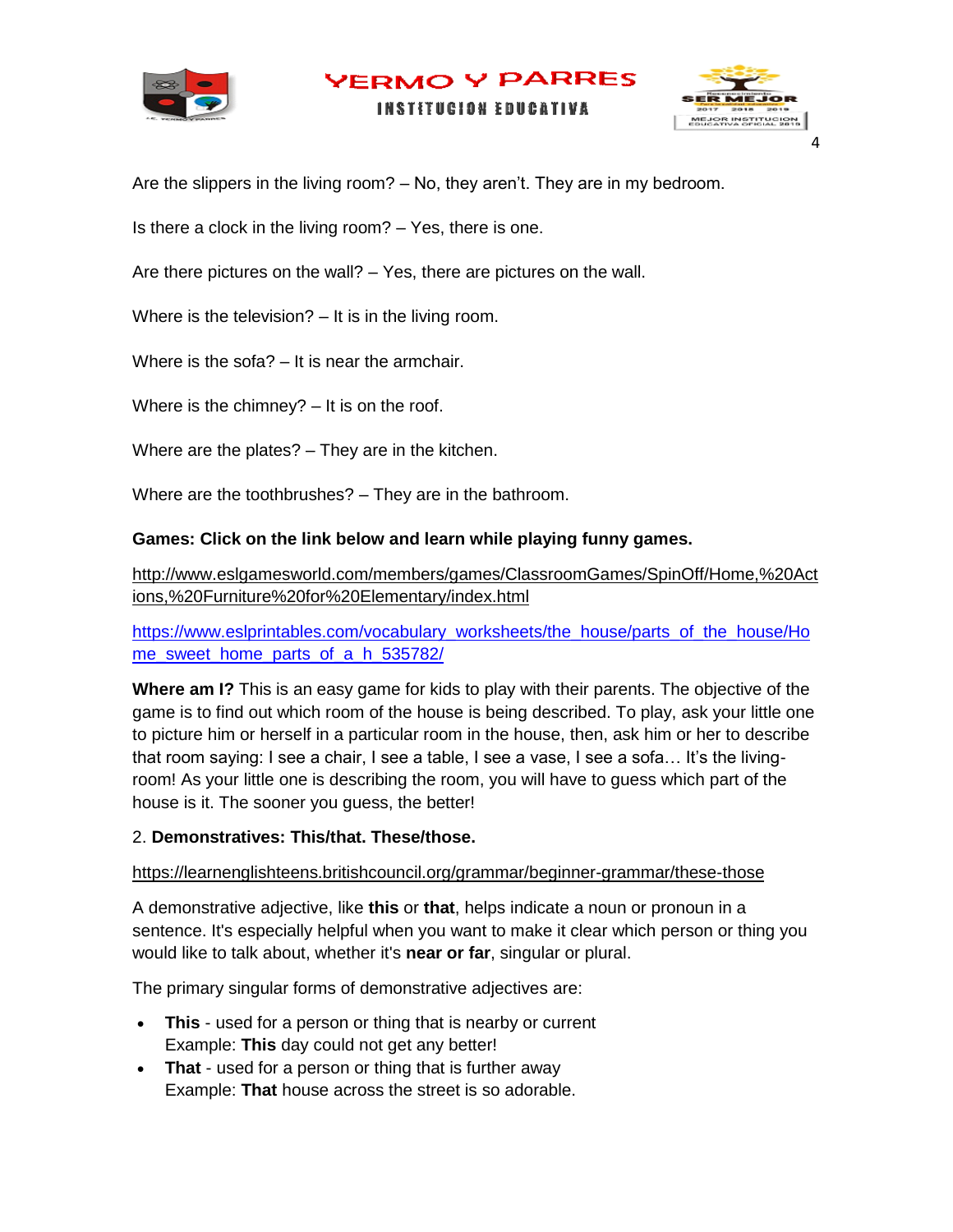



**INSTITUCION EDUCATIVA** 

The primary plural forms of demonstrative adjectives are:

- **These** used for more than one thing that's nearby Example: **These** shoes fit me very well.
- **Those** used for more than one thing that's farther away Example: **Those** boots are too expensive.

**Let's practice.** Solve the activities in the worksheet. (PDF)

### **There Be: There is / there are)**

### **<https://www.youtube.com/watch?v=ZjhOgnROluo>**

Las expresiones **there is** y **there are** hablan de la existencia o no-existencia de las cosas, como en español **hay.** Por ejemplo…

Hay algo de café en la cocina. = *There is some coffee in the kitchen*Hay dos personas en el ascensor. = *There are two people in the elevator.*La gran diferencia con el español es que en inglés diferenciamos entre **there is** en singular y **there are** en plural.

There is / there are= affirmative

There is not / there are not= negative

Is there? / Are there? Interrogative

#### **Exercise: click on this webpage to practice about last topic. If you do not**

[https://www.eslprintables.com/vocabulary\\_worksheets/the\\_house/parts\\_of\\_the\\_house/PA](https://www.eslprintables.com/vocabulary_worksheets/the_house/parts_of_the_house/PARTS_OF_THE_HOUSE_POSTER_416158/) RTS OF THE HOUSE POSTER 416158/ [https://www.eslprintables.com/vocabulary\\_worksheets/the\\_house/parts\\_of\\_the\\_house/Part](https://www.eslprintables.com/vocabulary_worksheets/the_house/parts_of_the_house/Parts_of_the_house_and_furnitu_508337/) [s\\_of\\_the\\_house\\_and\\_furnitu\\_508337/](https://www.eslprintables.com/vocabulary_worksheets/the_house/parts_of_the_house/Parts_of_the_house_and_furnitu_508337/)

# **Exercise: do the activity on the PDF about house and furniture.**

# **Singular and plural nouns.**

<https://www.youtube.com/watch?v=HBSf0Kboirc>

#### **Definition.**

Singular refers to one element. Plural refers to many elements.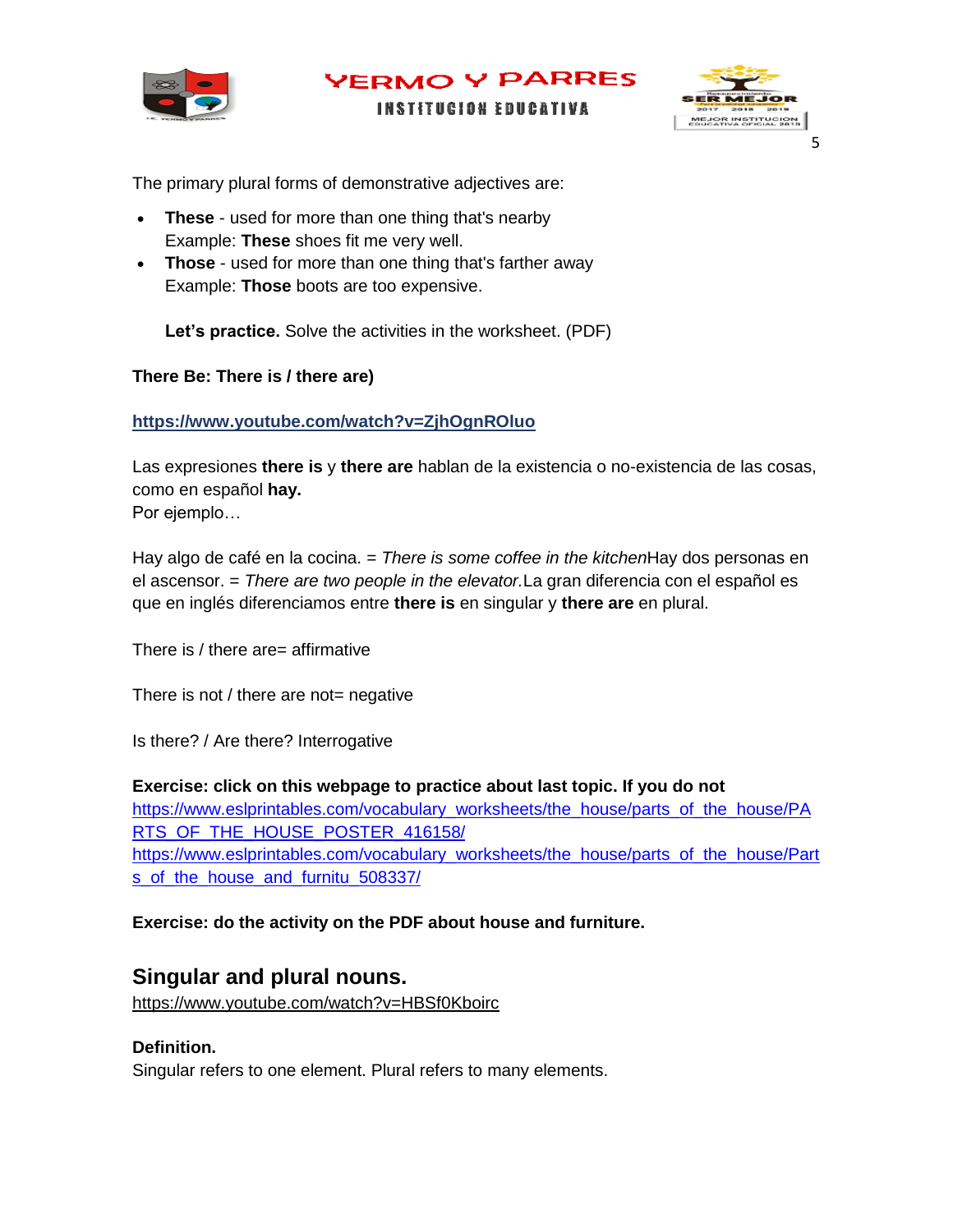

**YERMO Y PARRES INSTITUCION EDUCATIVA** MEJOR INSTITUCION

Rules for regular plurals.

**1. To make regular nouns plural, add -s to the end.**

cat – cats

house – houses

**2. If the singular noun ends in -s, -ss, -sh, -ch, -x, or -z, add -es to the end to make it plural.**

truss – trusses

bus – buses

marsh – marshes

lunch – lunches

tax – taxes

blitz – blitzes

**3. In some cases, singular nouns ending in -s or -z, require that you double the -s or -z prior to adding the -es for pluralization.**

fez – fezzes

gas –gases

**4. If the noun ends with -f or -fe, the f is often changed to -ve before adding the -s to form the plural version.**

wife – wives

wolf – wolves

# **Exceptions:**

roof – roofs

belief – beliefs

chef – chefs

chief – chiefs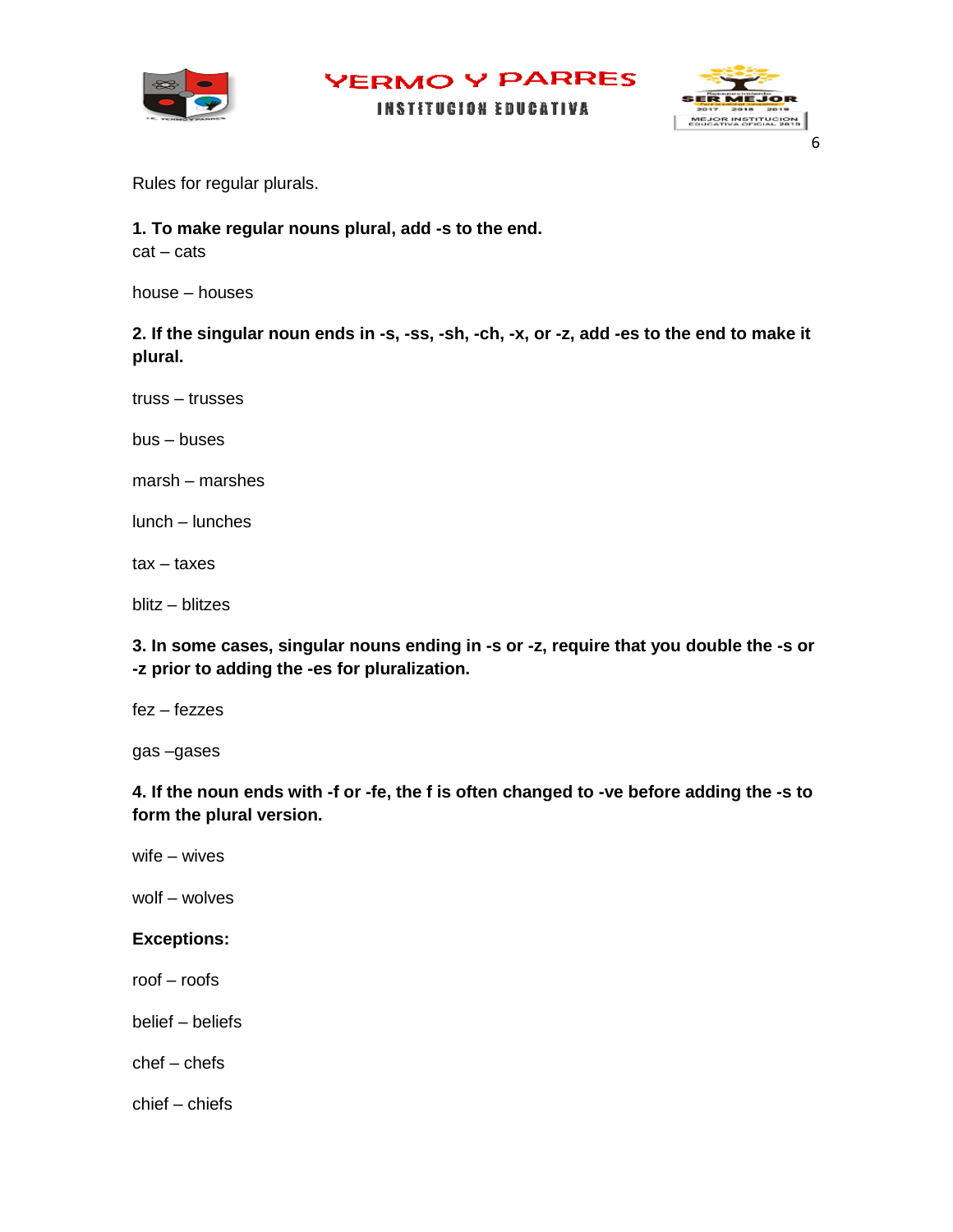



**INSTITUCION EDUCATIVA** 

**5. If a singular noun ends in -y and the letter before the -y is a consonant, change the ending to -ies to make the noun plural.**

city – cities

puppy – puppies

**6**. **If the singular noun ends in -y and the letter before the -y is a vowel, simply add an -s to make it plural.**

ray – rays

boy – boys

7. **If the singular noun ends in -o, add -es to make it plural.**

potato – potatoes

tomato – tomatoes

### **Exceptions:**

photo – photos

piano – pianos

halo – halos

With the unique word volcano, you can apply the standard pluralization for words that end in -o or not. It's your choice! Both of the following are correct:

volcanoes

volcanos

#### **8. If the singular noun ends in -us, the plural ending is frequently -i.**

cactus – cacti

focus – foci

# **9. If the singular noun ends in -is, the plural ending is -es.**

analysis – analyses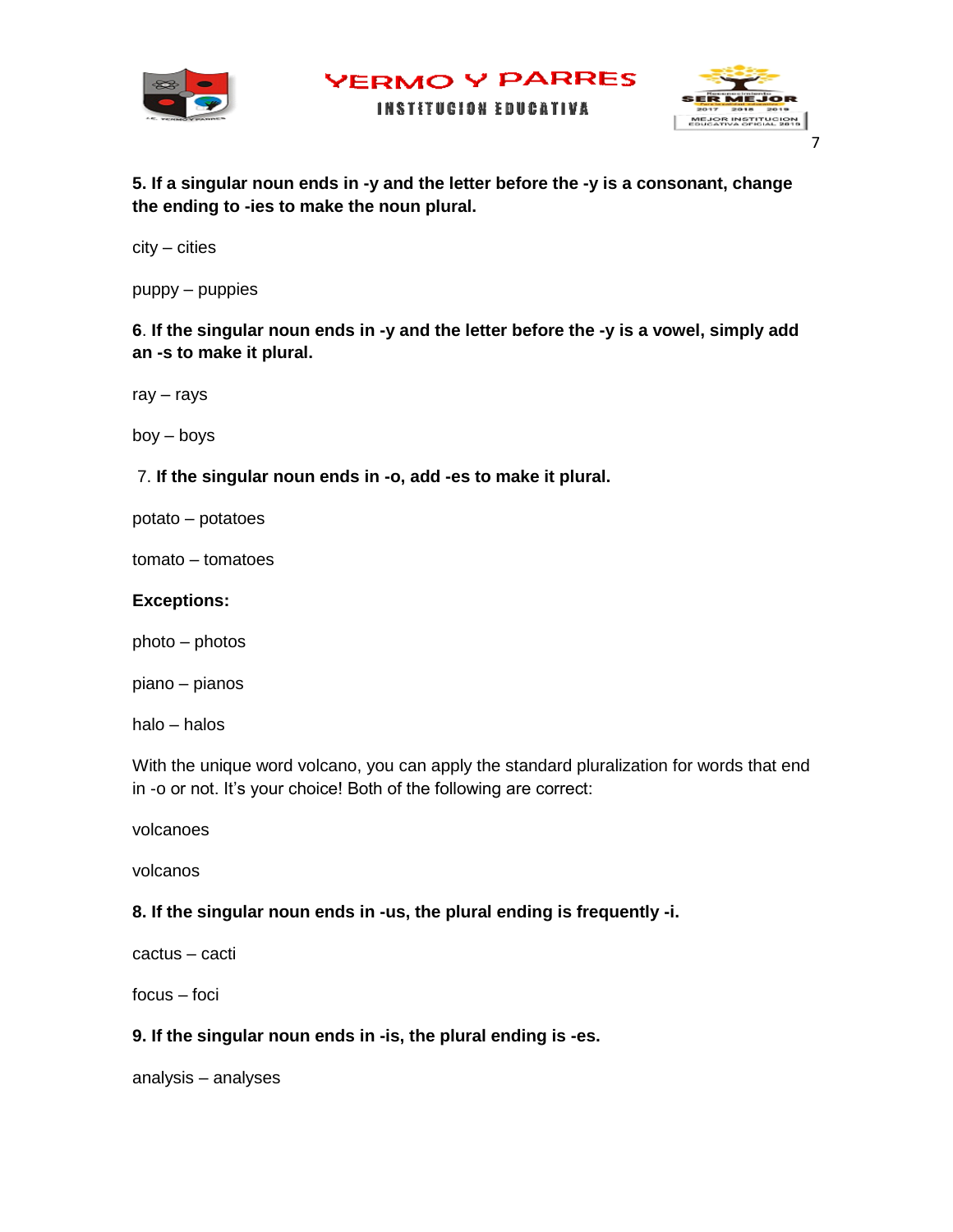

**INSTITUCION EDUCATIVA** 



8

ellipsis – ellipses

# **10. If the singular noun ends in -on, the plural ending is -a.**

phenomenon – phenomena

criterion – criteria

### **11**. **Some nouns don't change at all when they're pluralized.**

sheep – sheep

series – series

species – species

deer –deer

You need to see these nouns in context to identify them as singular or plural. Consider the following sentence:

Mark caught one **fish**, but I caught three **fish**.

Plural Noun Rules for Irregular Nouns

Irregular nouns follow no specific rules, so it's best to memorize these or look up the proper pluralization in the dictionary.

child – children

goose – geese

man – men

woman – women

tooth – teeth

foot – feet

mouse – mice

person – people

**Activity**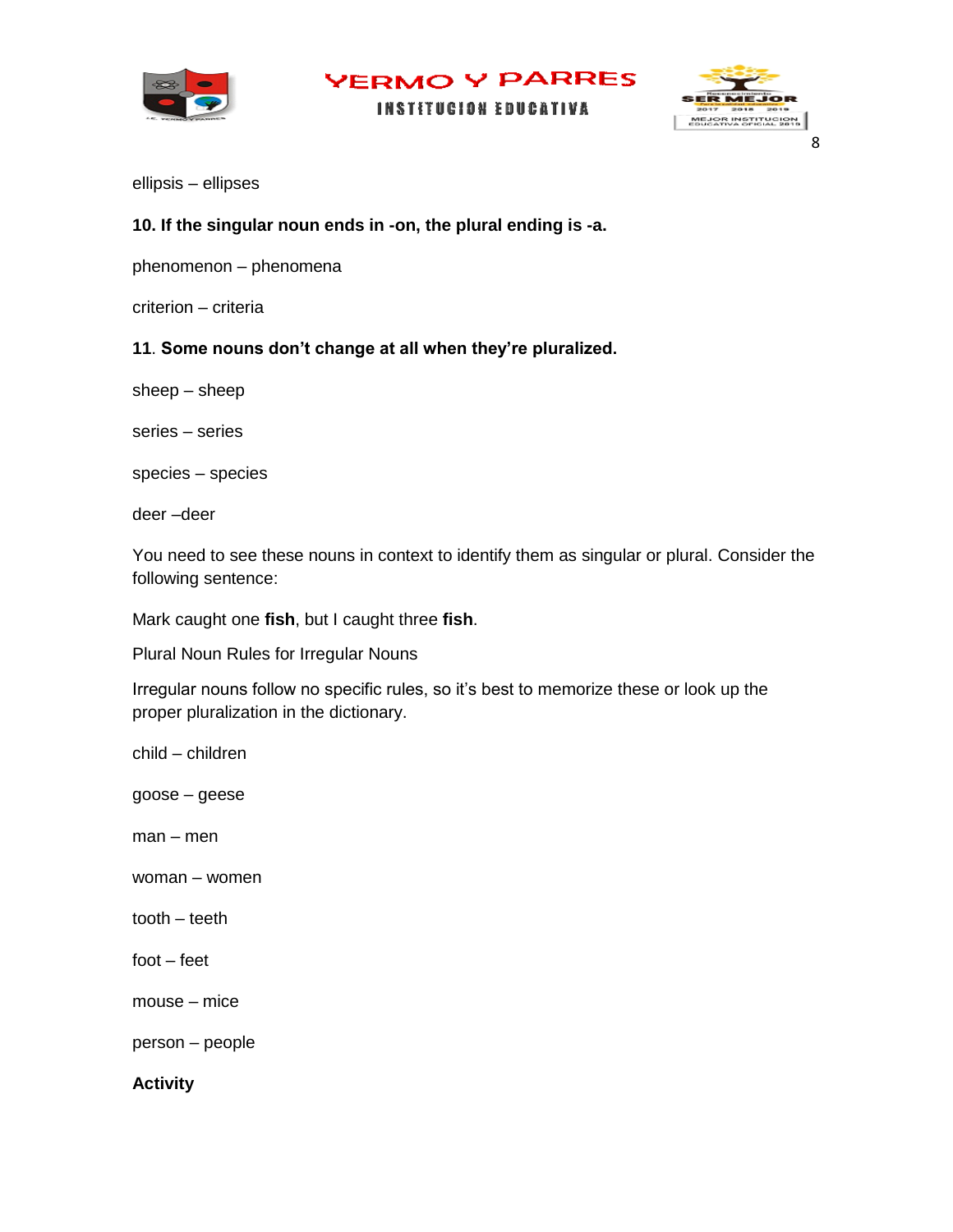

**PARRES** ERMO

**INSTITUCION EDUCATIVA** 



**These websites give you the opportunity to practice and learn about plural.** 

<https://web2.uvcs.uvic.ca/courses/elc/studyzone/330/grammar/plural1.htm> <https://web2.uvcs.uvic.ca/courses/elc/studyzone/330/grammar/irrplu1.htm>

**Complete the sentences with the nouns in brackets. Use the plural.**

- 1. Which Mediterranean  $\Box$  are the cleanest? (beach) 2. Do you like  $\Box$  ? (tomato) 3. How much do children's  $\Box$  cost? (shoe) 4. How many  $\Box$  does a cat have? (life) 5. Which three  $\Box$  are the largest in the world? (city) 6. What percentage of  $\Box$  has three kids? (family) 7. What are the best  $\Box$  you have ever been to? (party) 8. How many  $\Box$  should we write in a formal letter? (kiss) 9. What is the best way to keep  $\Box$  out of the house? (fly) 10. How much would it cost to buy four  $\Box$  of bread? (loaf) 11. How many  $\Box$  are there in your town? (church) 12. What do most  $\vert$  think about all day? (man) 13. How many  $\Box$  did King Henry VIII have? (wife) 14. Should **be allowed to use animals?** (circus) 15. How many  $\Box$  do you eat? (mango) 16. How many  $\Box$  does a millipede have? (foot) 17. At what age do  $\sim$  usually start to walk? (baby) 18. How many stomachs do  $\Box$  have? (sheep) 19. How much do  $\sim$  cost per kilogram? (cherry)
- 20. Are you good at  $|$  20. Are you good at  $|$

**Prepositions of places.**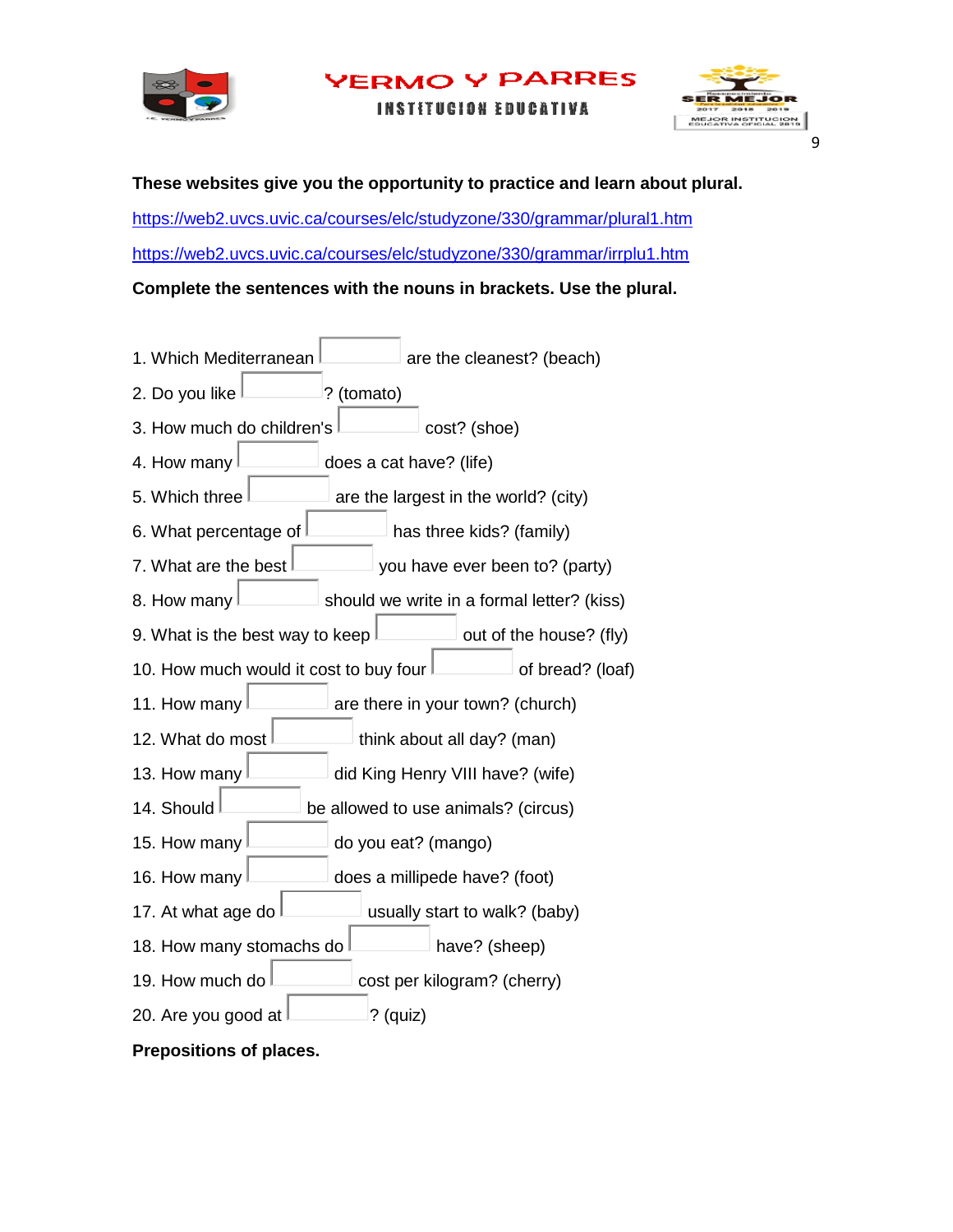



This is a very important topic in English. Therefore, I will try to explain to you in a comprehensible way to help you get the knowledge about it. Let´s begin.

We use **prepositions of place** to say where things are. Where's the notebook? Where is my pencil?

**YERMO Y PARRES INSTITUCION EDUCATIVA** 

Examples. My notebook is on the table. Your pencil in under the chair.

Let's watch some videos to understand the theme.

<https://www.youtube.com/watch?v=fhe7vQjQBxM>

<https://www.youtube.com/watch?v=xERTESWbqhU> <https://www.youtube.com/watch?v=4530pfmquro>

The prepositions of place we are going to study in this unit are: on, under, in, in front of, behind, outside, next to, between.

Examples:



The cat is in front of the box

The cat is behind the box

The cat is between two boxes

The cat is next to the box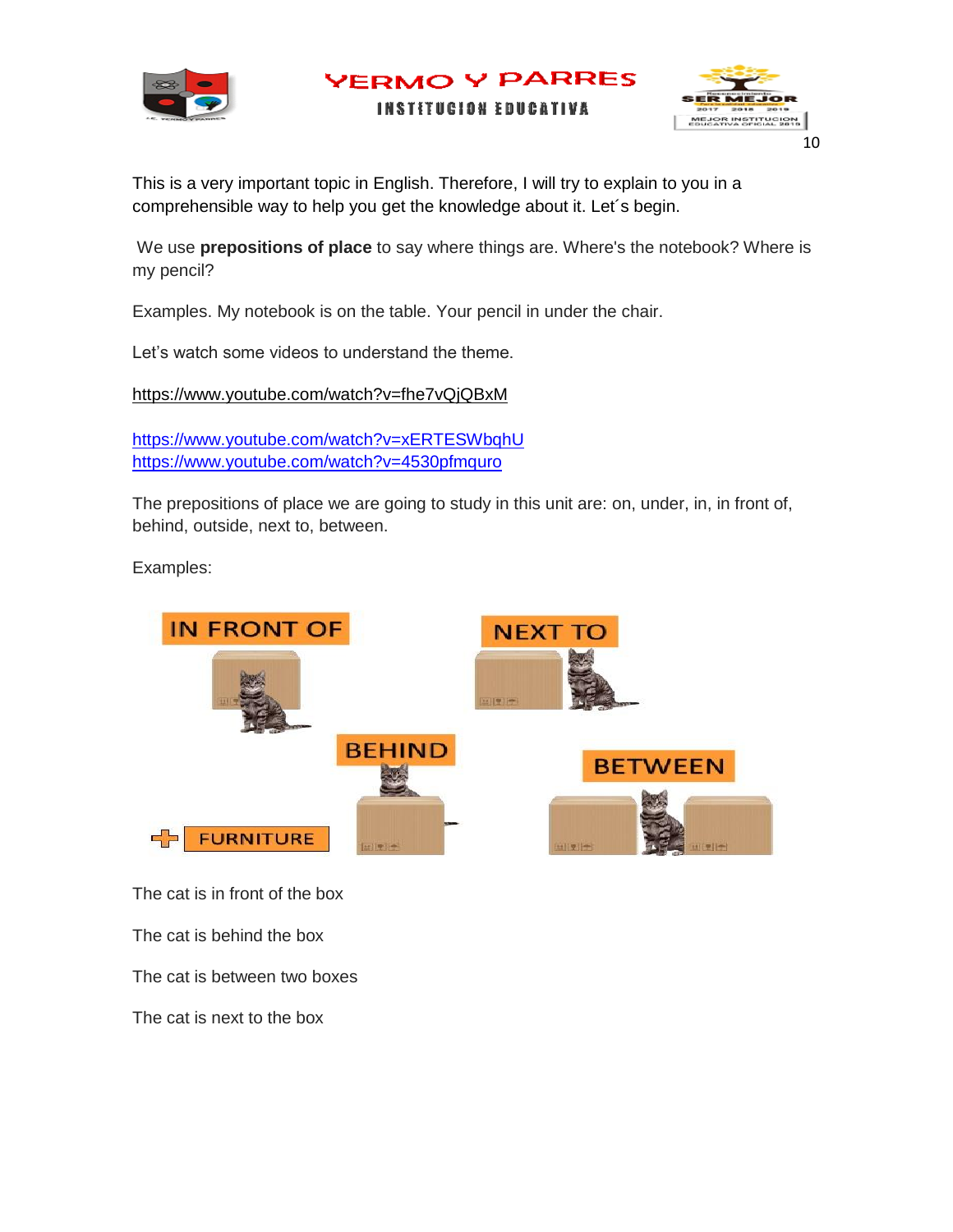

**INSTITUCION EDUCATIVA** 





The cat is **on** the roof.



The fish is under the box

The fish is in the box



The dog is outside the dog house

# **Activities.**

Appendix (anexo). Preposition and parts of the house doc.

Click on the links below and do the activity.

<https://www.englishexercises.org/makeagame/viewgame.asp?id=5911>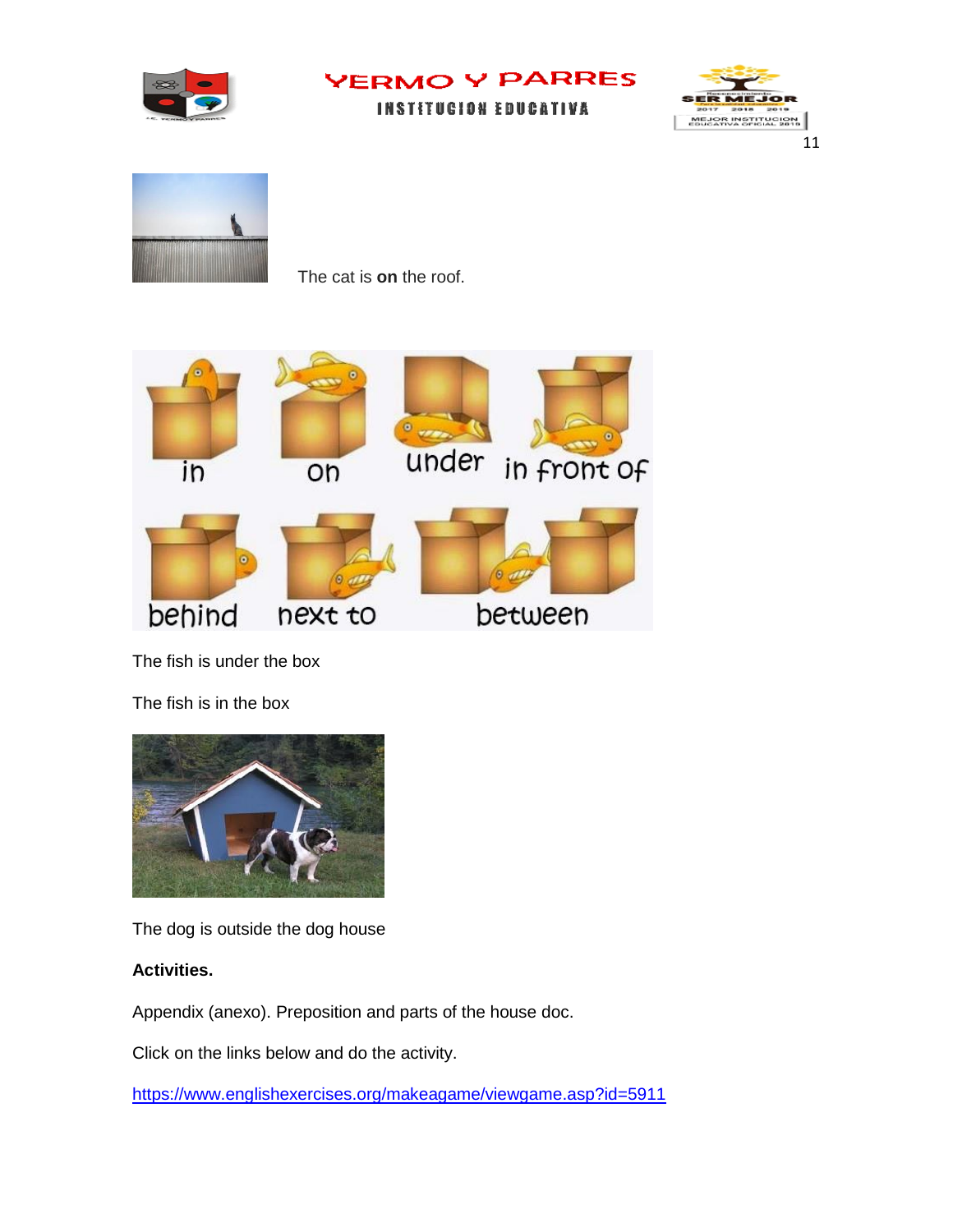

**INSTITUCION EDUCATIVA** 



[https://www.liveworksheets.com/worksheets/en/English\\_as\\_a\\_Second\\_Language\\_\(ESL\)/](https://www.liveworksheets.com/worksheets/en/English_as_a_Second_Language_(ESL)/Prepositions_of_place/Prepositions_of_place_-_listening_exercise_sf7167cf) [Prepositions\\_of\\_place/Prepositions\\_of\\_place\\_-\\_listening\\_exercise\\_sf7167cf](https://www.liveworksheets.com/worksheets/en/English_as_a_Second_Language_(ESL)/Prepositions_of_place/Prepositions_of_place_-_listening_exercise_sf7167cf) <https://agendaweb.org/exercises/grammar/prepositions/place-2>

# **Exercise.**

You have to draw your house and describe it using demonstratives, prepositions of place, singular and plural, there is / there are. Here an example.

Tienes que dibujar y describir tu casa usando demostrativos, preposiciones de lugar, singular y plural, expresiones there is / there are (hay). Aquí tienes un ejemplo.

# **Reading passage**

# **My house:**

My name is Lucia. I live with my family in Cordoba, Spain. We have a sweet house. My house is big and beautiful. There are trees around the house. My house has two floors. The bedrooms, living room, bathroom and the kitchen are upstairs. The car garage is next to the backyard. My house has also a study in the attic. The rooms are light and spacious. We spend most of the time upstairs. There are three bedrooms. One bedroom is behind the yard. There is another bedroom next to the sea. That bedroom next to the sea has four beds in it. It is very huge.

# **Now is your opportunity. Your description.**

Do the activity in the appendix section about prepositions and write your description on the space given.

# Household Chores

Doing chores is a tradition in many families. Chores help kids learn responsibility, and sharing chores gives you help around the house.

**Here you have some chores to help at home.** Translate in to Spanish the following expressions.

Change sheets and put dirty sheets in the hamper= make the bed=

\*put clothes, toys, and projects away=

\* straighten dresser drawers and closet=

# **\*put away= ordenar, organizar.**

\*straighten= organizar.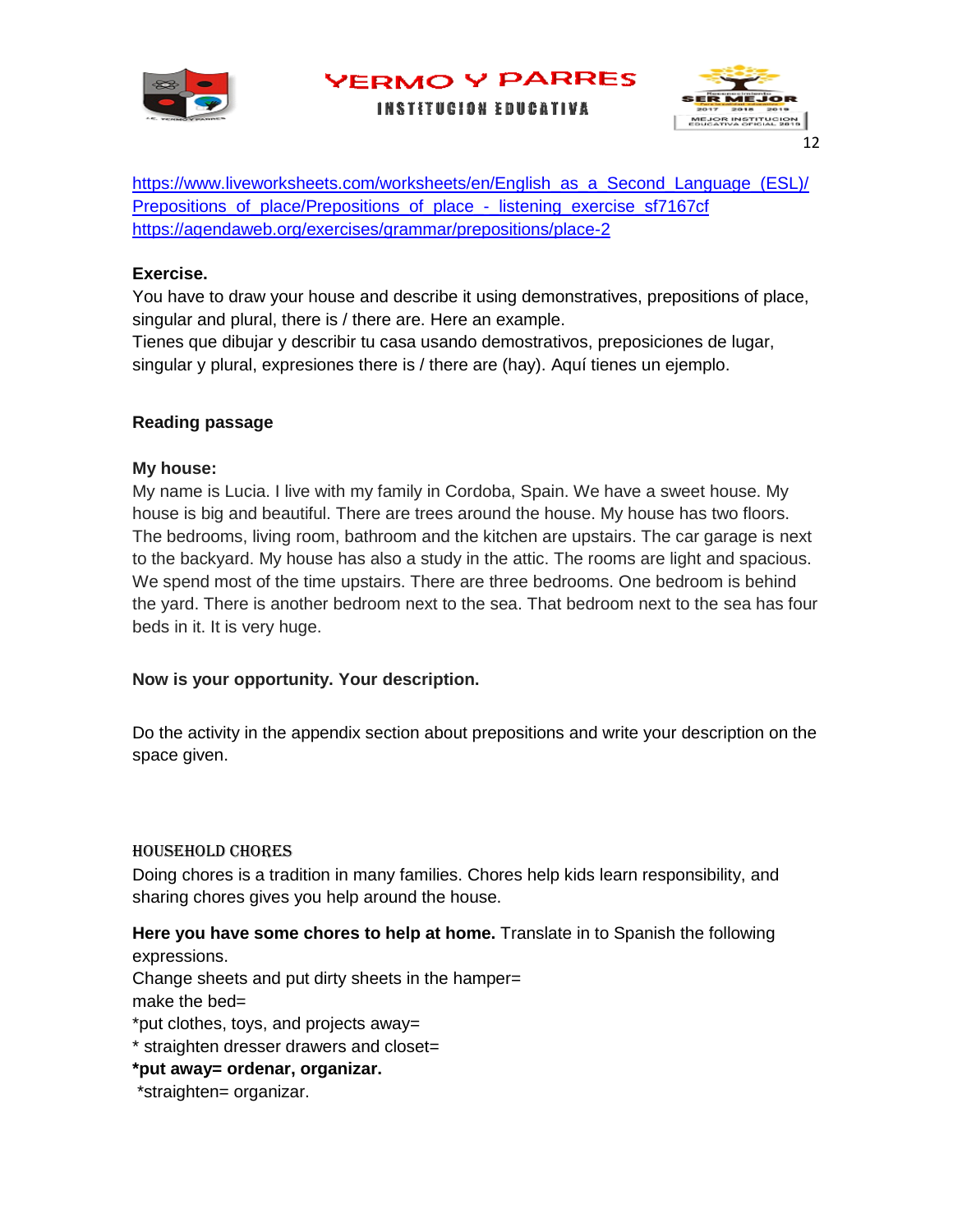

| YERMO Y PARRES |  |  |  |  |
|----------------|--|--|--|--|
|----------------|--|--|--|--|

**INSTITUCION EDUCATIVA** 



#### <https://www.youtube.com/watch?v=qKrbn1W8QjU>



### **Activity.**

Do the home chores activity. It is in the appendix section. (Word doc)

#### Daily routine

A daily routine is what you do every day or frequently. Here you have some material and sources that help you describing your daily routine.

Watch this video to learn some vocabulary about daily routines. Pay special attention because you will have to describe your daily routine.

[https://www.youtube.com/watch?v=qD1pnquN\\_DM](https://www.youtube.com/watch?v=qD1pnquN_DM)